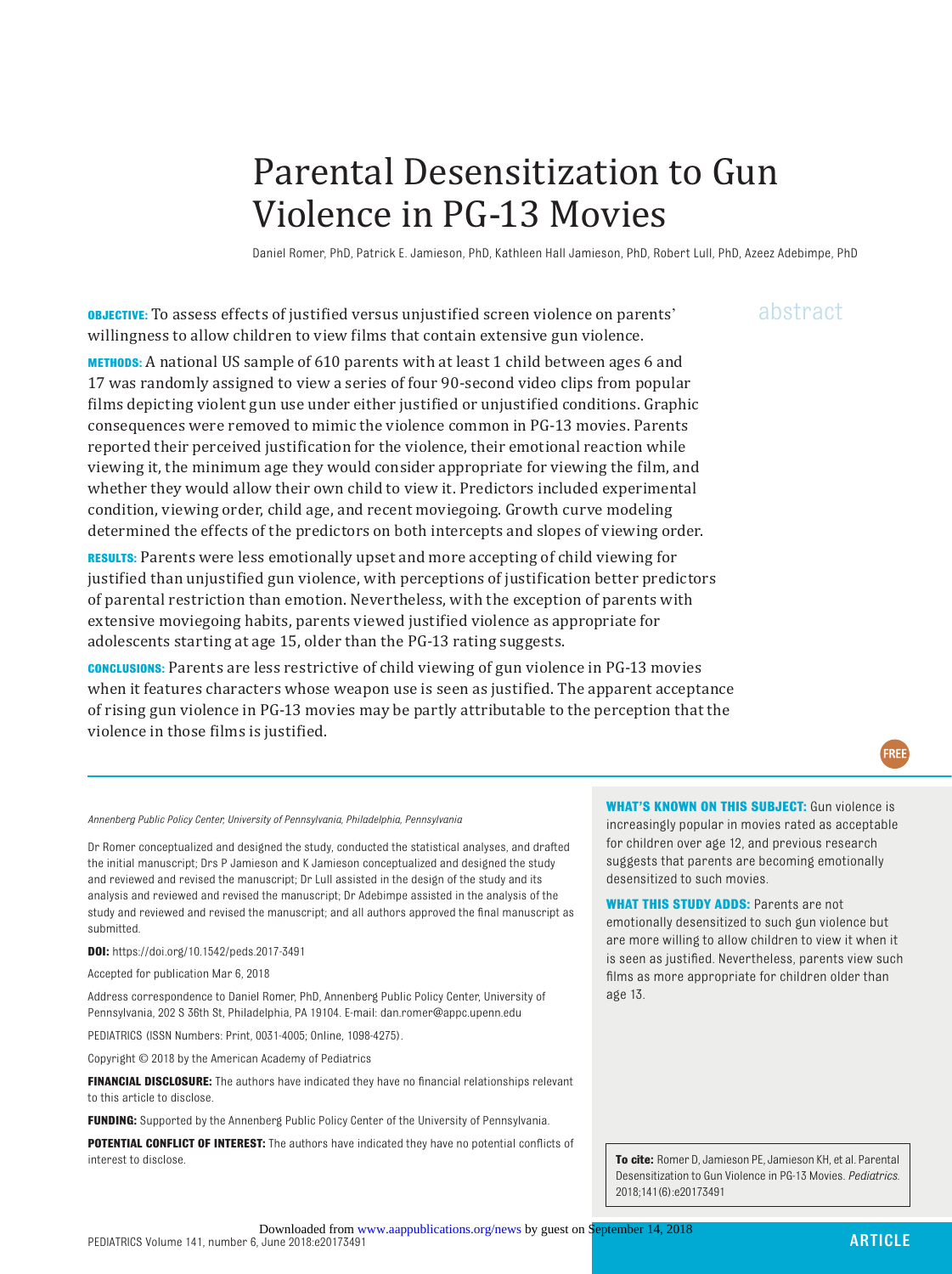The earliest studies of children's responses to movies revealed that some movies can be disturbing to children. [1](#page-7-0)–[3](#page-7-1) Because parents may want to shield their children from such content, the Motion Picture Association of America (MPAA) provides ratings that inform parents about potentially upsetting content. [4](#page-7-2) In particular, the PG-13 rating was introduced in 1984 in response to parents' concerns that the more global parental guidance (PG) warning lacked the ability to warn parents about content that could potentially disturb younger children.[2](#page-7-3) Nevertheless, in recent years the PG-13 rating has been extended to films that were previously restricted to children older than 16 unless there was an adult in attendance<sup>5</sup> and now includes films with levels of gun violence that exceed what is present in the more restrictive R-rating category. [6,](#page-7-5)[7](#page-7-6)

Along with the increase in PG-13 violence, surveys also suggest that parents are becoming more accepting of violence in movies,<sup>8</sup> reflecting a form of desensitization to movie violence. [9](#page-7-8) Given the long-standing evidence that heavy exposure to screen violence in children can lead to imitation, $10,11$  $10,11$  increased parental acceptance of movie violence is cause for concern. One explanation for this desensitization is that these films typically omit the consequences of violence that might be upsetting to children, such as graphic displays of blood and suffering<sup>[12](#page-7-11)</sup> that tend to receive R ratings. [7](#page-7-6) As parents view more of these movies, they may become emotionally desensitized to the violence<sup>[9,](#page-7-8)[13](#page-7-12)</sup> and more accepting of its viewing by children.

Another potential mitigating feature of gun violence in popular movies is the perceived justification for the violence. Violence conducted to defeat enemies or for purposes of self-defense may be seen as more justified and acceptable than violence that is random or without

socially beneficial motives. This form of violence may be common in popular movies just as it has been on television $14$  and may also be less emotionally upsetting than unjustified violence. [15](#page-7-14) Thus, repeated exposure to justified gun violence in PG-13 films could lead to a form of normative desensitization in which the justified use of guns in movies leads to greater acceptance of its viewing by children.

We sought to distinguish between these 2 forms of desensitization. If emotional desensitization were responsible for increased acceptability of gun violence in PG-13 movies, one would expect repeated viewing of bloodless gun violence to reduce the emotional response to such content and hence lessen its restriction of viewing by children whether it is seen as justified. However, if normative desensitization is important, then repeated viewing of justified gun violence should lead to greater perceptions that such violence is justified and correspondingly greater acceptance of its viewing by children. Furthermore, evidence of either form of desensitization should also be reflected in parents' moviegoing practices. Parents who more frequently view recent movies should become desensitized to the violence in them.

To test these alternative explanations, we examined both emotional responses and perceptions of justification for gun violence as parents of children ages 6 to 17 viewed a sequence of either justified or unjustified gun violence scenes from popular movies. To mimic the violence in PG-13 movies, we removed the graphic and potentially upsetting consequences of gun violence (blood and suffering) from clips of unjustified violence taken from R-rated movies. We asked parents whether they would allow 1 of their children to view the movie and the age at which the movie

would be appropriate for viewing by children in general.

#### **METHODS**

#### **Sample**

As in a previous study, $9$  we recruited the sample of parents from Research Now, a firm that maintains a large representative online panel of US adults primarily for consumer research purposes. Panel members who were parents or guardians of children between the ages of 6 and 17 were invited to participate in a study to evaluate movies for their appropriateness of viewing by children. The study was approved by the Institutional Review Board of the University of Pennsylvania.

#### **Procedure**

Parents indicated how many children they had in each of 3 age categories: 6 to 9, 10 to 12, and 13 to 17. If they had a child in >1 category, they were randomly assigned to 1 category, and if they had >1 child in that category, they were randomly assigned to respond to the survey only in regard to that specific child. Recruitment was structured to overrepresent parents with children in the 13 to 17 age range (40%), with proportional representation of the 2 other age groups.

Parents were assigned at random to view four 90-second movie clips that had been independently rated as containing either justified or relatively unjustified gun violence. Within each condition, participants were also randomly assigned to view 1 of 4 possible arrangements of the clips such that each appeared equally often in each viewing position. After viewing each clip and before moving on to the next 1, parents were asked the same series of questions regarding their emotion while viewing the clip, whether the major character shown in a still picture was justified in using violence, the appropriate age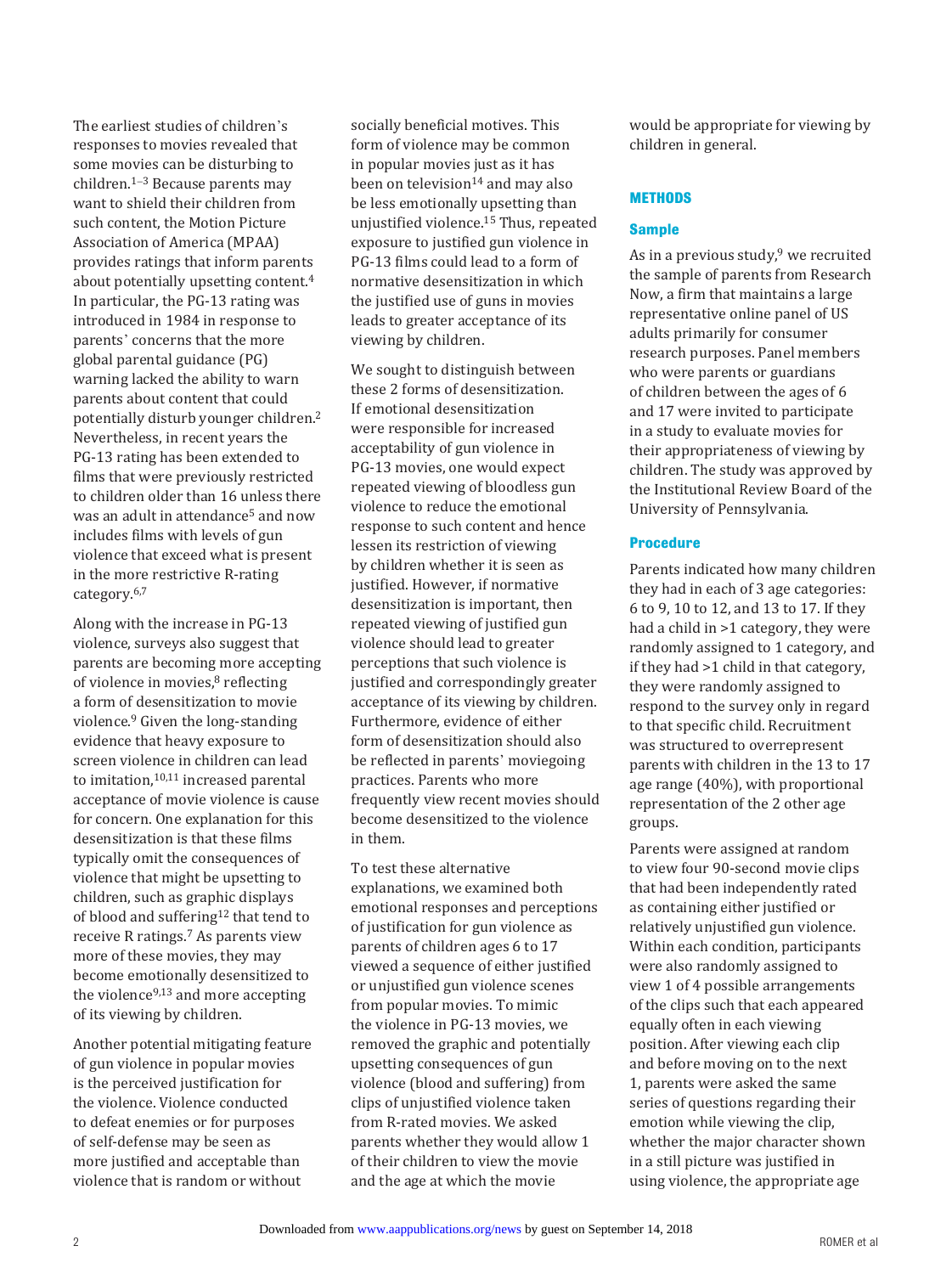for children to view the movie, and whether parents would allow their own child to view it (see Table 1). To screen out respondents who did not attend to the videos or survey items, we asked a question after 2 of the clips that could best be answered if it was viewed and a third question that assessed following survey instructions. Respondents who could not answer all 3 questions correctly were removed from further analysis. Those who took longer than 45 minutes to complete the study were also removed.

#### **Videos**

The clips were taken from popular films rated by the MPAA as either PG-13 or R to children starting at the age of 17 unless accompanied by an adult (Table 2). Preliminary research with a range of violent clips from popular movies identified 4 that were rated as having a major character who was justified versus 4 that were rated as relatively less justified for engaging in gun use. The movies from which the clips were taken were popular at the box office, had a balance of victims of either sex, and could be edited if necessary to remove graphic consequences of violence. On average, both sets of films were previously seen by parents in the sample at an equivalent rate (34%).

#### **Analysis**

We tested the alternative explanations by using growth curve modeling with the program Mplus. [16](#page-7-15) Growth curve modeling is a multilevel analytic approach that permits the identification of effects on both the intercepts and slopes of individuals' responses as a function of viewing order. [17](#page-7-16) We first tested the total effects of each predictor on the 4 dependent variables, each of which has a latent slope that could be related to its latent intercept. Often this relation is negative, reflecting either ceiling or floor

#### **TABLE 1** Parental Assessments

| Content             | Items                                                                                                   | Response Alternatives                              |
|---------------------|---------------------------------------------------------------------------------------------------------|----------------------------------------------------|
| Appropriate<br>age  | At what age do you think it would be ok for a child to see<br>the movie from which this clip was taken? | Ages $6-18$                                        |
| Emotion             | How did you feel while watching this clip? Agitated.<br>disturbed, upset, sad?                          | 1 (not at all) to 6 (very<br>much): $\alpha = .91$ |
| Previous<br>viewing | Have you seen the movie (title) from which the clip was<br>taken?                                       | Yes versus no                                      |
| Allow own<br>child  | How likely would you be to allow your child (age x) to see<br>this movie in the future?                 | 1 (extremely unlikely) to 7<br>(extremely likely)  |
| Justification       | Based on the video you just saw, do you think the<br>character pictured was justified in what they did? | 1 (not at all) to 5 (very<br>much)                 |
| Movies seen         | In the past 30 d, how many movies have you seen in a<br>theater?                                        | Free response                                      |

**TABLE 2** Characteristics of Movies From Which Clips Were Taken

| Title (Date of Release)            | Rating | Sex of Victims   | Seen Before, % |
|------------------------------------|--------|------------------|----------------|
| Justified                          |        |                  |                |
| Live Free or Die Hard (2007)       | PG-13  | Female           | 32             |
| White House Down (2013)            | PG-13  | Male             | 34             |
| <b>Terminator Salvation (2009)</b> | PG-13  | Male             | 22             |
| Taken (2008)                       | PG-13  | Female           | 49             |
| Unjustified                        |        |                  |                |
| Skyfall (2012)                     | PG-13  | Female           | 45             |
| Jack Reacher (2012)                | PG-13  | 1 male, 4 female | 32             |
| Sicario (2015)                     | R      | 1 male, 1 female | 15             |
| Training Day (2001)                | R      | Male             | 44             |
|                                    |        |                  |                |

Clips can be viewed at [https://s3.amazonaws.com/mediaviolencestudy/APPC\\_Clips.mp4](https://s3.amazonaws.com/mediaviolencestudy/APPC_Clips.mp4).

effects. The method also permits tests of mediation. The causal model in [Fig 1](#page-3-0) served as the theoretical framework for the separate analysis of each child viewing outcome. The model predicted that experimental condition would lead to a cascade of effects beginning with judgments of justification that would further affect negative emotion and each of the measures of child viewing. A critical test in the model was whether the intercept of justification predicts the slope of allowing child viewing directly or as mediated by emotion. Child age and parent moviegoing were also potential predictors. Correlations between the slopes could also be examined to identify relations at the individual level. Tests of model fit and the plausibility of the solution assessed the adequacy of the model's ability to explain the data. The direct and mediated pathways were tested by using bias-corrected bootstrapping with 95% confidence limits. [18](#page-7-17) We also conducted

multilevel regression to identify parents' judgments of appropriate ages for viewing of justified and unjustified violence.

#### **RESULTS**

#### **Sample Characteristics**

Table 3 contains percentages of various characteristics of the parents in the study by condition. Random assignment was confirmed in that there were no significant differences by condition. Approximately 15% of those who started the survey were dropped from the analysis in both conditions either because of failure to qualify or to answer the quality control questions correctly. The sample was similar to a previous study of parents,  $9$ with the exception that this sample had a higher proportion of fathers, and the age distribution of parents and/or guardians tended to be somewhat older than occurs in the US population. [19](#page-7-18)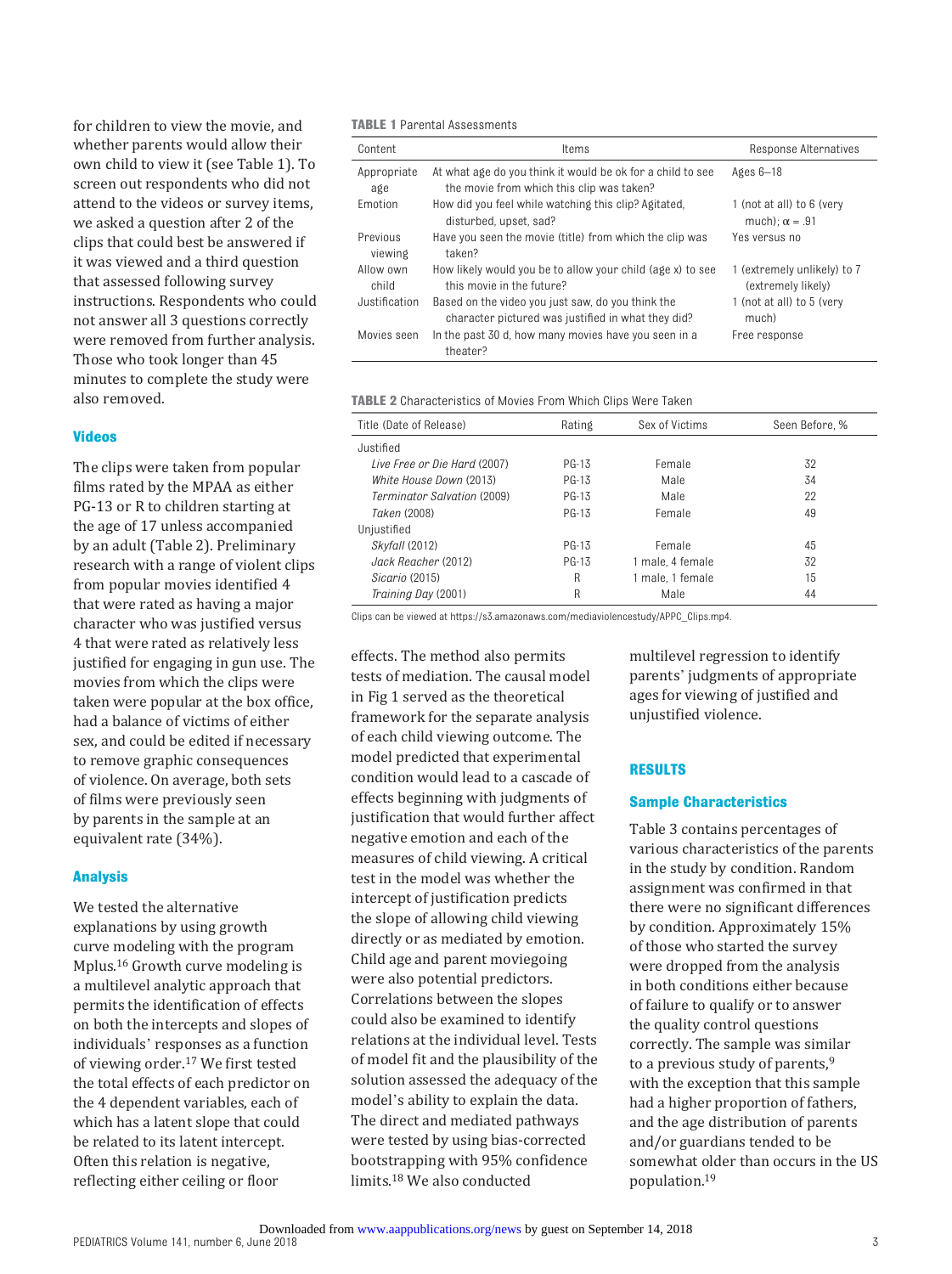

#### <span id="page-3-0"></span>**FIGURE 1**

Structural model for tests of mediation. Dashed path was added to improve model fit. Model parameters are standardized coefficients ( $P < .05$ ) with different values for the allow and age models, respectively. Model fits for allow and age models, respectively: CFI = 0.98, 0.98; TLI: 0.98, 0.98; RMSEA = 0.052, 0.054. CFI, comparative fit index; RMSEA, root mean squared error of approximation; TLI, Tucker-Lewis index.

#### **Effects of Condition, Viewing Order, and Other Predictors**

As seen in [Fig 2](#page-5-0) and Table 4, parents who viewed justified clips reported higher levels of justification for gun violence (B = 2.27 [95% confidence interval  $|CI| = 2.05$  to 2.44]) and a steeper slope as viewing continued  $(B = 0.32$  [95% CI = 0.003 to 1.27]). There was no effect of child age on justification. However, the number of movies seen was positively associated with justification  $(B = 0.06$  $[95\% \text{ CI} = 0.004 \text{ to } 0.120]$ .

Parents reported less negative emotion in the justified condition  $(B = -1.26$  [95% CI =  $-1.49$  to  $-1.03$ ]). However, negative emotion increased with successive viewing in both conditions. There was no consistent effect of child age. The number of movies seen was positively related to emotion (B = 0.08 [95% CI = 0.002 to 0.152]), a difference that declined as viewing continued  $(B = -0.04)$  [95%  $CI = -0.070$  to  $-0.023$ ]).

Parents were more willing to allow their own child to view justified violence (B = 0.44 [95% CI = 0.129 to 0.274]), and this effect increased over trials (B = 0.17 [95% CI = 0.010 to 0.476]). They were also more accepting the older their child was and the more movies seen.

Regarding appropriate age for viewing, parents were again more restrictive for unjustified than justified violence (B =  $-0.85$  [95%  $CI = -1.22$  to  $-0.481$ ]), and this effect increased with successive viewing  $(B = -0.08)$  [95% CI = −0.163 to −0.007]). Child age was positively related to this outcome and negatively related to movies seen.

A mixed effects regression was used to estimate the age that parents thought appropriate for viewing each type of violence. We estimated this outcome for a family that was relatively unrestrictive (parent at age 40 who had previously seen the film and had an adolescent at age 14). Older parents who had not

seen the film provided even more restrictive ages. The model shown in Table 5 indicated that such a parent would judge the justified violence as appropriate for a child at age 15  $(\pm 0.082)$ . The corresponding age for unjustified violence was slightly younger than 16 (15.94  $\pm$  0.082). For frequent moviegoing parents, the appropriate age for unjustified violence approached 13.

#### **Mediation Analyses**

The structural model in [Fig 1](#page-3-0) provided excellent fits for both allowance and appropriate age. The standardized paths show that there was a strong effect of condition on the intercept of perceived justification, which in turn predicted the slopes of allowance and age, indicating less restriction as viewing continued. As seen in Table 6, justification mediated the relation between condition and slopes of both child viewing outcomes (0.130, −0.080). A test of the relation between emotion and the slopes of those outcomes was nonsignificant. However, the path from justification to emotion predicted less restriction on the intercepts of both outcomes (0.456, −0.752).

Although not shown in [Fig 1,](#page-3-0) the correlation between the slopes of perceived justification and appropriate age was −0.287 (95%  $CI = -0.687$  to  $-0.015$ ). However, the correlation between the slope for justification and allowance was not significant (*r* = 0.171 [95% CI = −0.130 to 0.702]). None of the other slopes in the model were significantly correlated.

Although child age predicted allowance and age intercepts directly, its indirect effects through emotion were not significant.

Parents who watched more recent movies were less restrictive because of their tendency to view gun violence as more justified, which translated to less negative emotion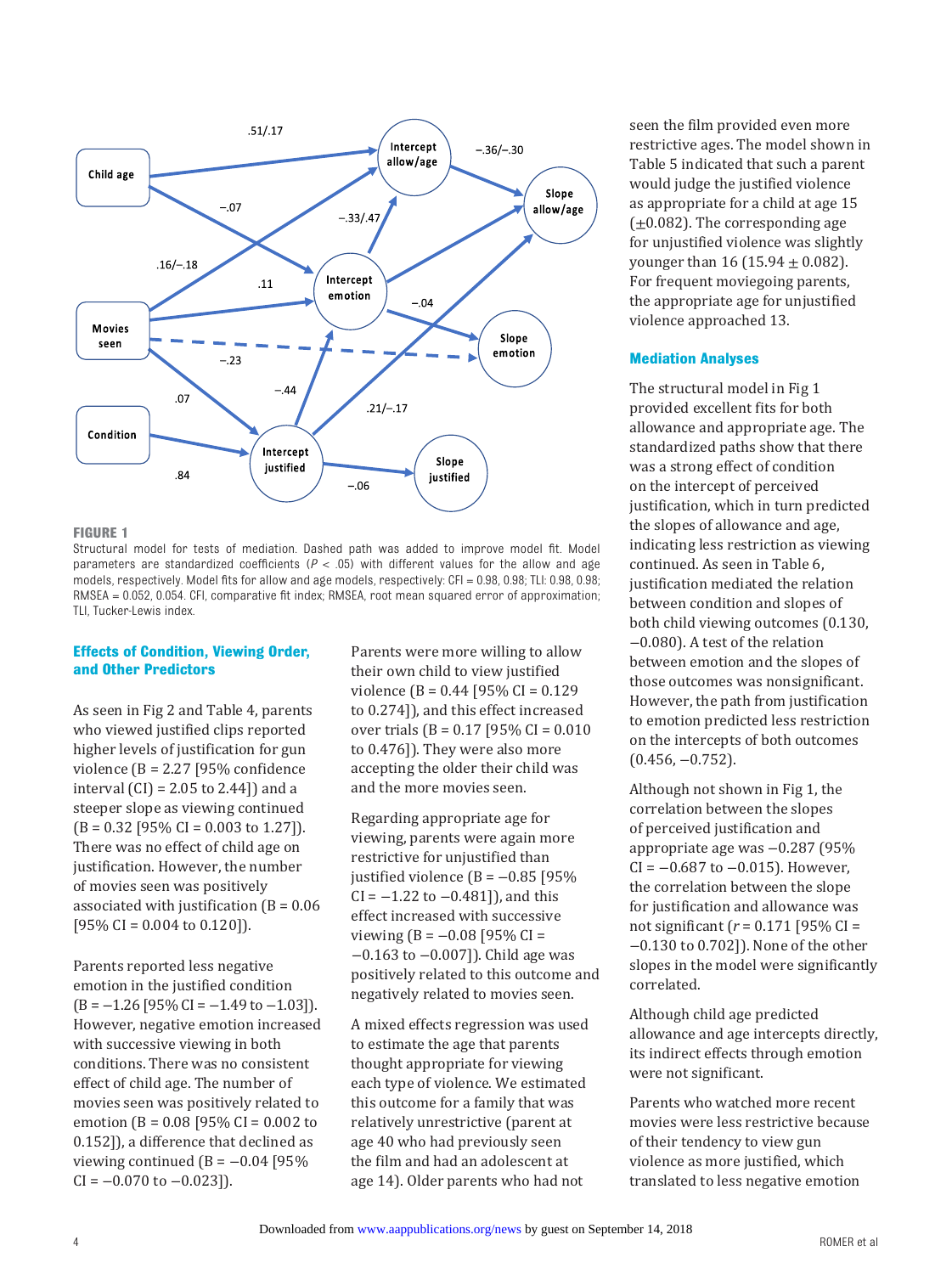| <b>TABLE 3</b> Demographic Characteristics of Parents and/or Guardians by Condition |  |
|-------------------------------------------------------------------------------------|--|
|-------------------------------------------------------------------------------------|--|

| Characteristic  |             | Condition   |                   |                          |  |
|-----------------|-------------|-------------|-------------------|--------------------------|--|
|                 | Unjustified | Justified   | Total $(N = 610)$ |                          |  |
|                 | $(n = 303)$ | $(n = 307)$ |                   |                          |  |
| Parent sex      |             |             |                   |                          |  |
| Male            | 49.3        | 48.2        | 48.8              | .78                      |  |
| Female          | 50.7        | 51.8        | 51.2              |                          |  |
| Parent age, y   |             |             |                   |                          |  |
| $25 - 29$       | 1.0         | 0.7         | 0.8               | .99                      |  |
| $30 - 39$       | 25.8        | 26.7        | 26.3              |                          |  |
| $40 - 49$       | 45.4        | 44.6        | 45.0              |                          |  |
| $50 - 59$       | 21.9        | 21.8        | 21.8              |                          |  |
| $60 - 76$       | 6.0         | 6.2         | 6.1               |                          |  |
| Child age, y    |             |             |                   |                          |  |
| $6 - 9$         | 30.4        | 33.2        | 31.8              | .21                      |  |
| $10 - 12$       | 28.7        | 22.5        | 25.6              |                          |  |
| $13 - 17$       | 40.9        | 44.3        | 42.6              |                          |  |
| Parent relation |             |             |                   |                          |  |
| Mother          | 47.4        | 48.5        | 47.9              | .89                      |  |
| Father          | 45.7        | 45.0        | 45.3              |                          |  |
| Other           | 6.9         | 6.5         | 6.8               |                          |  |
| Marital status  |             |             |                   |                          |  |
| Married         | 79.8        | 81.4        | 80.6              | .46                      |  |
| Divorced        | 8.6         | 8.8         | 8.7               | $\overline{\phantom{0}}$ |  |
| Single          | 5.0         | 6.5         | 5.7               | $\overline{\phantom{0}}$ |  |
| Cohabiting      | $5.0\,$     | 2.6         | 3.8               |                          |  |
| Other           | 1.6         | 0.7         | 1.2               |                          |  |
| Movies seen in  |             |             |                   |                          |  |
| past 30 d       |             |             |                   |                          |  |
| None            | 41.9        | 44.3        | 43.1              | 0.12                     |  |
| $\mathbf{1}$    | 29.0        | 25.4        | 27.2              |                          |  |
| $\overline{2}$  | 16.5        | 19.2        | 17.9              |                          |  |
| $3 - 4$         | 7.6         | 9.4         | 8.5               |                          |  |
| 5 or more       | 5.0         | 1.6         | 3.3               |                          |  |

—, not applicable.

(0.012, −0.020). However, the number of movies seen was also associated with greater negative emotion which transferred to more restriction (−0.044, 0.072). Effects on slopes were small as mediated by the inverse relation between intercepts and slopes. The unexpected relation between movies seen and the slope of emotion was unrelated to child viewing outcomes.

#### **DISCUSSION**

The results go beyond previous research in revealing that parents are more sensitive to the justification for gun violence that is common in popular PG-13 movies than to their emotional reaction when deciding whether a film is appropriate for child viewing. Parents who viewed gun violence that they considered to

be justified were more likely to allow their own child to view such content and were less restrictive regarding the age at which it would be acceptable for children. In addition, successive viewing of justified gun violence was accompanied by increasing perceptions of justification for the violence and less restriction of child viewing.

Contrary to an emotional desensitization explanation, parents reported greater negative emotion with continued viewing of both justified and unjustified violence, and they were more accepting of justified violence with successive viewing of those movie segments, an effect that occurred apart from emotion. In total, the results suggest that parental desensitization to the gun violence in popular PG-13 movies is more the result of the normalization of

this screen violence than of emotion reduction.

The importance of justification for violence was also evident in the finding that parents who regularly viewed popular movies perceived greater justification for the violence in the segments they were shown, an effect that would be expected if exposure to such films increases normalization of screen violence. At the same time, they reported experiencing more negative emotion at the outset. Although this effect declined as viewing continued, this reduction was unrelated to judgments about child viewing and argues against the importance of emotion as the major source of parental desensitization to bloodless film violence.

Although emotion was a direct predictor of average levels of judgments about child viewing, this effect was largely driven by differences in justification. This indicates that justification exerts some of its effects by influencing emotion. There were also effects of emotion that were independent of justification. In particular, some of the effects of movies seen were mediated exclusively by differences in emotion. Nevertheless, these effects were small.

Aside from the important role of perceived justification for screen violence, the violence in PG-13 movies is mostly free of graphic consequences. Thus, the violence in these films may not be as upsetting to parents and their children as the more graphic violence in R-rated movies. However, this raises the concern that movie depictions of harmful behavior that omit the consequences, such as of smoking[20](#page-7-19) and alcohol [21](#page-7-20) use, can increase imitation in adolescents. A recent study revealed that even brief exposure to gun use in a film led children ages 8 to 12 to play with and pull the trigger of a real gun. [22](#page-8-0)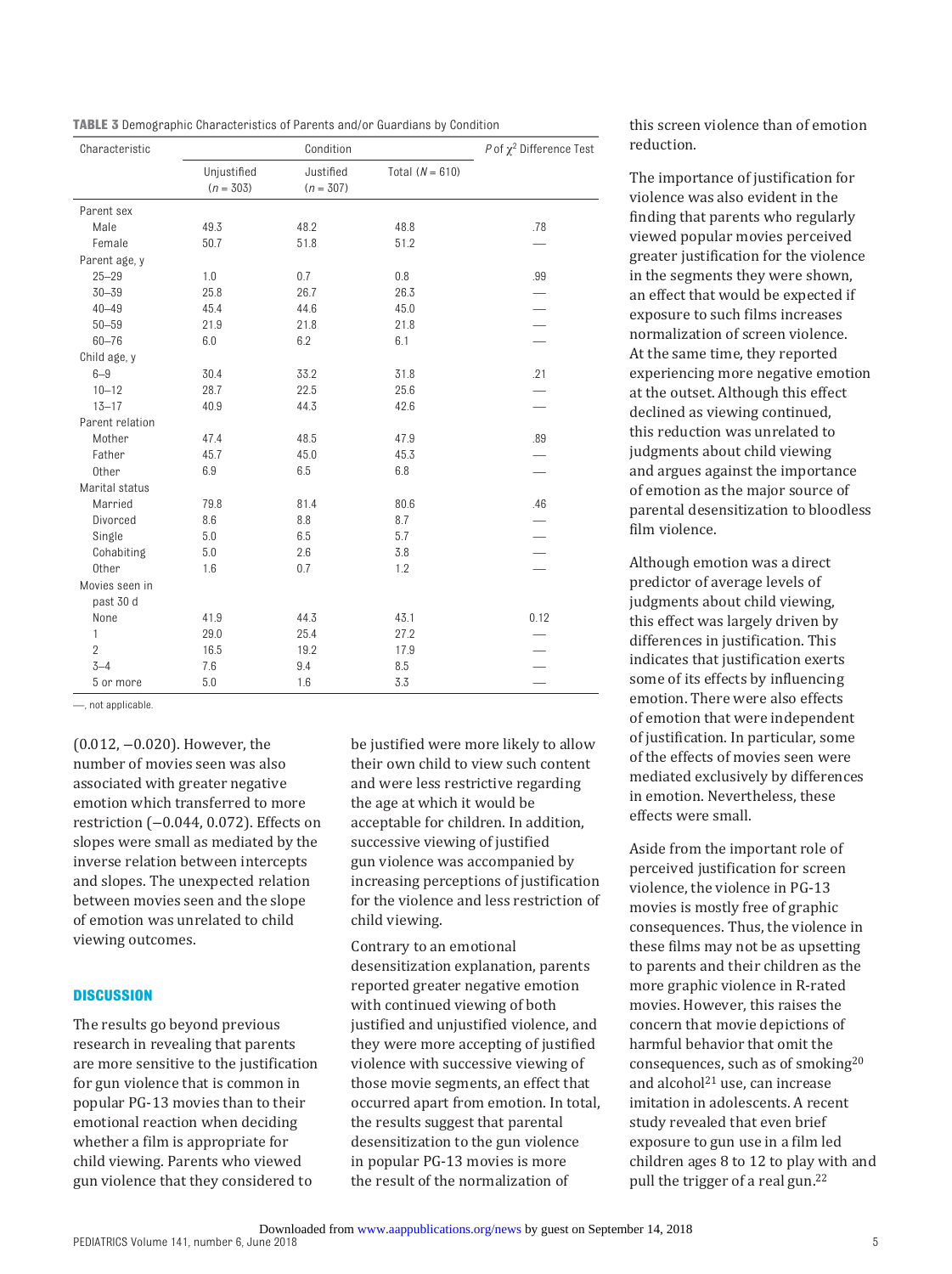Child age  $6-9$  $-10-12$  $13 - 17$ 



<span id="page-5-0"></span>

Effects of experimental condition and age of child by order of presentation on (A) justification, (B) emotion, (C) allowance, and (D) age.

Our findings suggest that although the violence in PG-13 movies may be disturbing to parents, their acceptance of this violence may nevertheless account for the growing popularity of gun violence in these films. Even films with unjustified but bloodless gun violence were seen as appropriate for adolescents at age 16, which would place such films below the criterion for an R rating. Violence seen as justified

was judged appropriate for those at age 15. Although these ages are consistent with the PG-13 rating, it may be appropriate for the MPAA to introduce a more nuanced rating system that gives parents more guidance than one that fails to warn them about content that may be appropriate for youth younger than 17 but not as young as 13.

The increasing presence of comic book heroes in PG-13 films in recent years may also make their use of gun violence appear acceptable. [7](#page-7-6) Unfortunately, the approval of gun use in films with justified violence may teach the lesson that gun use is acceptable when responding to threats from others. Judging when violence is justified, however, is subject to personal interpretation. For example, sending the message that defending oneself is justification for use of force may increase its use.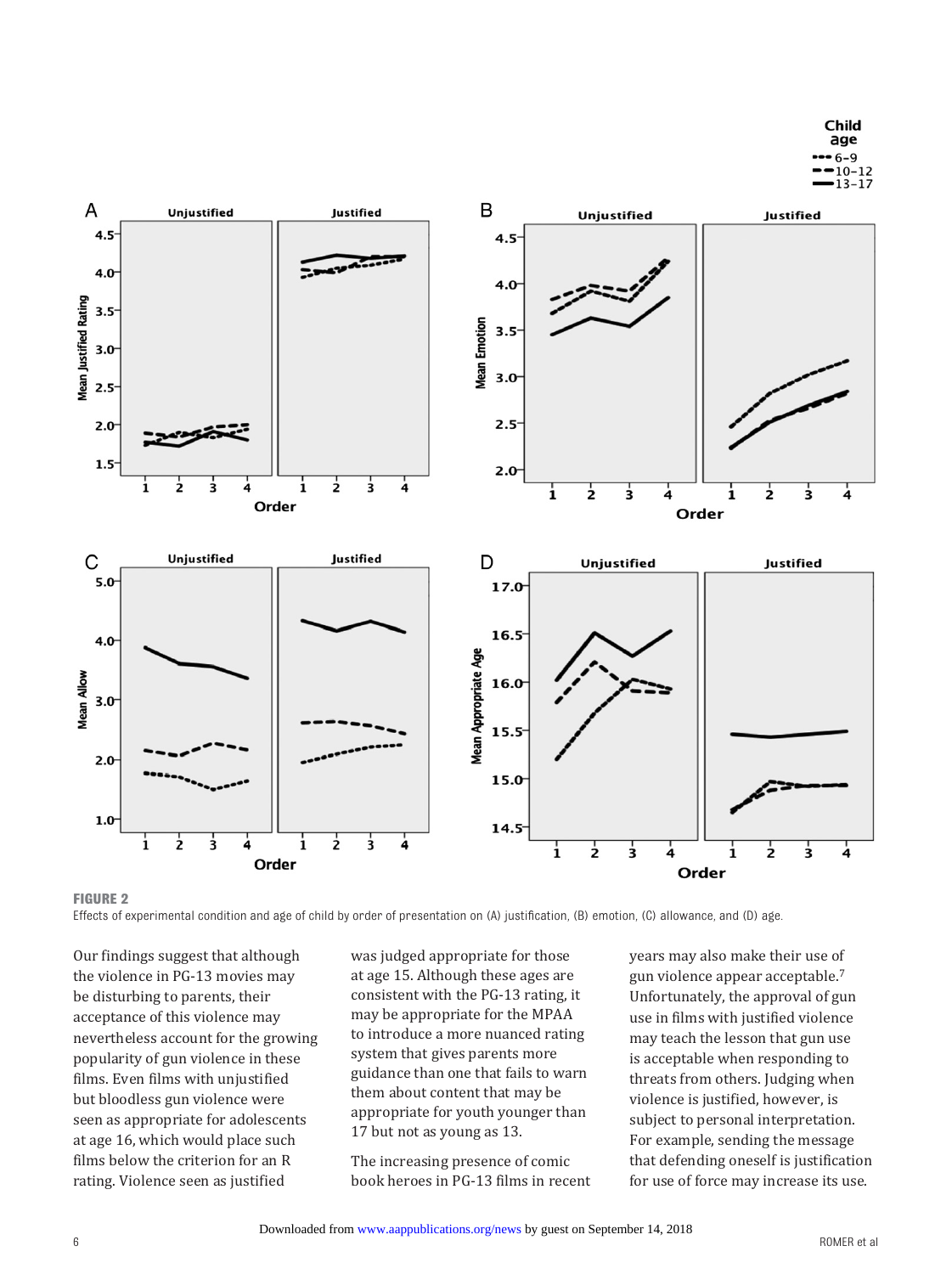|                        | Variable                                     |           |                                 |              |                                 |                      |                                  |              |
|------------------------|----------------------------------------------|-----------|---------------------------------|--------------|---------------------------------|----------------------|----------------------------------|--------------|
|                        | Justification for Violence                   |           | Negative Emotion                |              | Allow Own Child                 |                      | Appropriate Age                  |              |
|                        | Intercept                                    | Slope     | Intercept                       | Slope        | Intercept                       | Slope                | Intercept                        | Slope        |
| Condition <sup>a</sup> | $2.27**$                                     | $0.32*$   | $-1.26$ **                      | 0.08         | $0.44***$                       | $0.17*$              | $-0.85$ **                       | $-0.08*$     |
| Child age              | 0.06                                         | $-0.02$   | $-0.11$                         | $-0.04$      | $1.15**$                        | 0.05                 | $0.36**$                         | $-0.02$      |
| Movies seen            | $0.06*$                                      | 0.01      | $0.08*$                         | $-0.04**$    | $0.19*$                         | $-0.01$              | $-0.19**$                        | $-0.02$      |
| Intercept <sup>b</sup> |                                              | $-0.14^*$ |                                 | $-0.00$      |                                 | $-0.13$ <sup>*</sup> |                                  | $-0.04**$    |
| Order                  |                                              |           |                                 |              |                                 |                      |                                  |              |
|                        | 1.0                                          | 0.00      | 1.0                             | 0.0          | 1.0                             | 0.0                  | 1.0                              | 0.0          |
| $\overline{2}$         | 1.0                                          | 1.00      | 1.0                             | 1.0          | 1.0                             | 1.0                  | 1.0                              | 1.0          |
|                        | 1.0                                          | $1.92**$  | 1.0                             | $1.30**$     | 1.0                             | $1.70**$             | 1.0                              | $2.8***$     |
| 4                      | 1.0                                          | $2.48**$  | 1.0                             | $2.04**$     | 1.0                             | $1.96**$             | 1.0                              | $3.8**$      |
| Goodness of            | RMSEA = $0.00$ ; TLI = $1.00$ ; CFI = $1.00$ |           | RMSEA = $0.10$ ; TLI = $0.97$ ; |              | RMSEA = $0.03$ ; TLI = $0.99$ ; |                      | RMSEA = $0.062$ ; TLI = $0.98$ ; |              |
| fit <sup>c</sup>       |                                              |           |                                 | $CFI = 0.98$ |                                 | $CFI = 0.99$         |                                  | $CFI = 0.99$ |

Goodness of fit for each outcome is also presented. CFI, comparative fit index; RMSEA, root mean squared error of approximation; TLI, Tucker-Lewis index; ---, not applicable.  $a$  Condition was coded  $1 =$  justified,  $0 =$  unjustified.

b Intercepts were fixed at 1.0; slopes were fixed for the first 2 orders of viewing and estimated for the last 2 orders.

c Fit statistics included the RMSEA <0.07, TLI, and CFI >0.95.

 $*$  *P* < 01

 $*$   $P < .05$ .

#### **TABLE 5** Mixed-Effects Maximum Likelihood Regression of Appropriate Age of Viewing (*N* = 610)

| Predictor       | Coefficient | <b>SE</b> | z Score | D      | 95% CI               |
|-----------------|-------------|-----------|---------|--------|----------------------|
| Linear order    | 0.091       | 0.024     | 3.73    | < .001 | $0.043$ to $0.138$   |
| Quadratic order | $-0.063$    | 0.021     | $-2.97$ | .003   | $-0.105$ to $-0.021$ |
| Condition       | $-0.952$    | 0.015     | $-5.76$ | < .001 | $-1.27$ to $-0.628$  |
| Parent age      | 0.029       | 0.010     | 2.89    | .004   | $0.009$ to $0.050$   |
| Child age       | 0.062       | 0.025     | 2.52    | .012   | $0.014$ to $0.110$   |
| Seen before     | $-0.218$    | 0.063     | $-3.43$ | .001   | $-0.342$ to $-0.093$ |
| Movies seen     | $-0.183$    | 0.056     | $-3.30$ | .001   | $-0.292$ to $-0.074$ |
| Intercept, y    | 14.3        | 0.481     | 19.00   | < .001 | 13.19 to 15.07       |
| Model SE        | 0.041       |           |         |        |                      |

Analysis conducted by using Stata version 14 (Stata Corp, College Station, TX). Condition coded as 1 = justified; 0 = unjustified. Parent and/or guardian age from 25 to 76; child age from 6 to 17; seen before coded as  $1 = yes$ ;  $0 = no$ . Movies seen coded as  $0-15$ . -, not applicable.

| <b>TABLE 6</b> Significant Mediated Paths Affecting the Intercepts and Slopes of Restricted Viewing for Each Analysis Using Bias-Corrected Bootstrapped SE |  |  |  |
|------------------------------------------------------------------------------------------------------------------------------------------------------------|--|--|--|
| With 95% Cls                                                                                                                                               |  |  |  |

| Path                                                                                |          | Allow Own Child      | Appropriate Age |                      |
|-------------------------------------------------------------------------------------|----------|----------------------|-----------------|----------------------|
|                                                                                     | Estimate | 95% CI               | Estimate        | 95% CI               |
| Condition effects                                                                   |          |                      |                 |                      |
| $Condition \rightarrow justification \rightarrow slope$                             | 0.130    | 0.030 to 0.288       | $-0.080$        | $-0.161$ to $-0.020$ |
| Condition $\rightarrow$ justification $\rightarrow$ emotion $\rightarrow$ intercept | 0.456    | 0.322 to 0.594       | $-0.752$        | $-0.964$ to $-0.575$ |
| Movies seen effects                                                                 |          |                      |                 |                      |
| Movies $\rightarrow$ intercept $\rightarrow$ slope                                  | $-0.014$ | $-0.037$ to $-0.003$ | 0.010           | $0.004$ to $0.021$   |
| $Movies \rightarrow emotion \rightarrow intercept$                                  | $-0.044$ | $-0.080$ to $-0.016$ | 0.072           | 0.026 to 0.124       |
| Movies $\rightarrow$ emotion $\rightarrow$ intercept $\rightarrow$ slope            | __       |                      | $-0.003$        | $-0.007$ to $-0.001$ |
| Movies $\rightarrow$ justification $\rightarrow$ emotion $\rightarrow$ intercept    | 0.012    | $0.002$ to $0.024$   | $-0.020$        | $-0.037$ to $-0.002$ |

—, not applicable.

After Florida passed its "stand your ground law," there was an increase in both justified and unjustified gun homicide in the state. [23](#page-8-1) Future research is needed to determine if repeated exposure to films with bloodless depictions of justified gun use can influence youth and

their parents to view gun use as acceptable.

It was somewhat surprising that we did not observe the strong increase in acceptance of child viewing with successive viewings that was found in an earlier study of parental reactions

to screen violence. [9](#page-7-8) In the current study, there was only a reversed effect in the justified condition. It is noteworthy, however, that parents in this study were already reporting lower levels of restriction after the first video than in the earlier study. We also did not expose parents to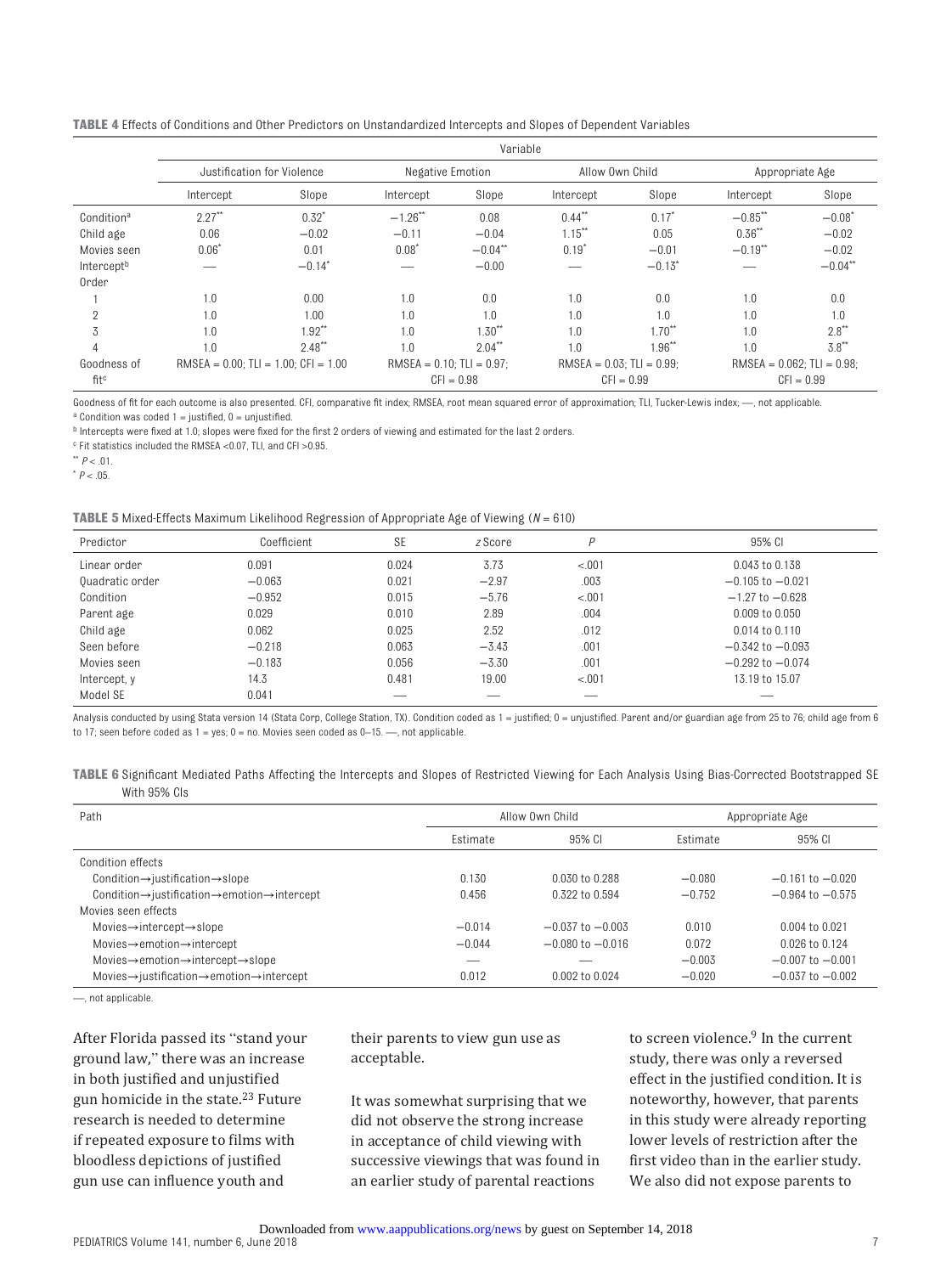as many videos as in the earlier study. Another study revealed that desensitization did not occur until after 4 viewings of violent content. [13](#page-7-12)

Despite our clear findings regarding parental reactions to bloodless screen violence, it is important to consider that we only showed participants a 90-second segment of each movie with a focus on a violent scene. This reaction might be different if they viewed each film in entirety. Nevertheless, parents who had previously seen the films only rated them as slightly more age appropriate (less than a quarter of a year), and pre-exposure was comparable between conditions. Our sample was somewhat older on average than parents in the population, but this also was controlled across conditions, and we took both previous viewing and age of the parent into account in estimating parents' judgments of appropriate viewing age.

#### **CONCLUSIONS**

Our findings suggest that the increasing parental acceptance of gun violence in PG-13 movies could be due to its relatively bloodless portrayal of violent consequences and its often-justified purpose. Giving such movies a PG-13 rating may be less restrictive than is warranted. Further research is called for to determine if viewing of violence in films and other violent media that appears to be justified affects children's interpretations of such content and their attitudes toward the use of guns for self-defense.

#### **ACKNOWLEDGMENTS**

We thank Jeremy Quattlebaum for assistance in editing the movie clips and conducting the online survey and the team at Research Now for conducting the survey.

#### **ABBREVIATIONS**

CI: confidence interval MPAA: Motion Picture Association of America

#### **REFERENCES**

- <span id="page-7-0"></span>1. Cantor J. Fright reactions to mass media. In: Bryant J, Oliver MB, eds. *Media Effects: Advances in Theory and Research*. 3rd ed. New York, NY: Routledge; 2009:287–303
- <span id="page-7-3"></span>2. Dysinger WS, Rudmick CA. *The Emotional Responses of Children to the Motion Picture Situation*. New York, NY: Macmillan Publishing Company; 1933
- <span id="page-7-1"></span>3. Cantor J. *Mommy I'm scared: How TV and Movies Frightens Children and What We Can Do to Protect Them*. San Diego, CA: Harvest/Harcourt; 1998
- <span id="page-7-2"></span>4. Motion Picture Association of America. The film rating system. Available at: [www.mpaa.org/film-ratings/.](www.mpaa.org/film-ratings/) Accessed September 19, 2016
- <span id="page-7-4"></span>5. Nalkur PG, Jamieson PE, Romer D. The effectiveness of the motion picture association of America's rating system in screening explicit violence and sex in top-ranked movies from 1950 to 2006. *J Adolesc Health*. 2010;47(5):440–447
- <span id="page-7-5"></span>6. Bushman BJ, Jamieson PE, Weitz I, Romer D. Gun violence trends in movies. *Pediatrics*. 2013;132(6):1014–1018
- <span id="page-7-6"></span>7. Romer D, Jamieson PE, Jamieson KH. The continuing rise of gun violence in PG-13 movies, 1985 to 2015. *Pediatrics*. 2017;139(2):e20162891
- <span id="page-7-7"></span>8. Rideout V. *Parents, Children & Media: A Kaiser Family Foundation Survey*. Menlo Park, CA: The Henry J. Kaiser Foundation; 2007:4. Available at: [https://kaiserfamilyfoundation.files.](https://kaiserfamilyfoundation.files.wordpress.com/2013/01/7638.pdf) [wordpress.com/2013/01/7638.pdf](https://kaiserfamilyfoundation.files.wordpress.com/2013/01/7638.pdf)
- <span id="page-7-8"></span>9. Romer D, Jamieson PE, Bushman BJ, et al. Parental desensitization to violence and sex in movies. *Pediatrics*. 2014;134(5):877–884
- <span id="page-7-9"></span>10. Bushman BJ, Huesmann LR. Shortterm and long-term effects of violent media on aggression in children and

adults. *Arch Pediatr Adolesc Med*. 2006;160(4):348–352

- <span id="page-7-10"></span>11. Sparks GG, Sparks CW, Sparks EA. Media violence. In: Bryant J, Oliver MB, eds. *Media Effects: Advances in Theory and Research*. 3rd ed. New York, NY: Routledge; 2009:269–286
- <span id="page-7-11"></span>12. Potter WJ. Adolescents and television violence. In: Jamieson PE, Romer D, eds. *The Changing Portrayal of Adolescents in the Media Since 1950*. New York, NY: Oxford University Press; 2008:221–249
- <span id="page-7-12"></span>13. Fanti KA, Vanman E, Henrich CC, Avraamides MN. Desensitization to media violence over a short period of time. *Aggress Behav*. 2009;35(2):179–187
- <span id="page-7-13"></span>14. Potter WJ. *On Media Violence*. Thousand Oaks, CA: Sage Publications; 1999
- <span id="page-7-14"></span>15. Samson L, Potter RF. Empathizing and systemizing (un)justified mediated violence: psychophysiological indicators of emotional response. *Media Psychol*. 2016;19(1):156–180
- <span id="page-7-15"></span>16. Muthen BO, Muthen LK. *Mplus User's Guide*. 8th ed. Los Angeles, CA: Muthen & Muthen; 1998–2017
- <span id="page-7-16"></span>17. Bollen KA, Curran PJ. *Latent Growth Curve Models: A Structural Equation Perspective*. 1st ed. Hoboken, NJ: John Wiley, and Sons; 2006
- <span id="page-7-17"></span>18. Mackinnon DP, Lockwood CM, Williams J. Confidence limits for the indirect effect: distribution of the product and resampling methods. *Multivariate Behav Res*. 2004;39(1):99
- <span id="page-7-18"></span>19. US Census Bureau. Table F1. Family households, by type, age of own children, age of family members, and age, race, and Hispanic origin of householder: 2014. 2014. Available at: [https://www.census.gov/data/tables/](https://www.census.gov/data/tables/2014/demo/families/cps-2014.html) [2014/demo/families/cps-2014.html.](https://www.census.gov/data/tables/2014/demo/families/cps-2014.html) Accessed January 10, 2018
- <span id="page-7-19"></span>20. Dal Cin S, Stoolmiller M, Sargent JD. When movies matter: exposure to smoking in movies and changes in smoking behavior. *J Health Commun*. 2012;17(1):76–89
- <span id="page-7-20"></span>21. Wills TA, Sargent JD, Gibbons FX, Gerrard M, Stoolmiller M. Movie exposure to alcohol cues and adolescent alcohol problems: a longitudinal analysis in a national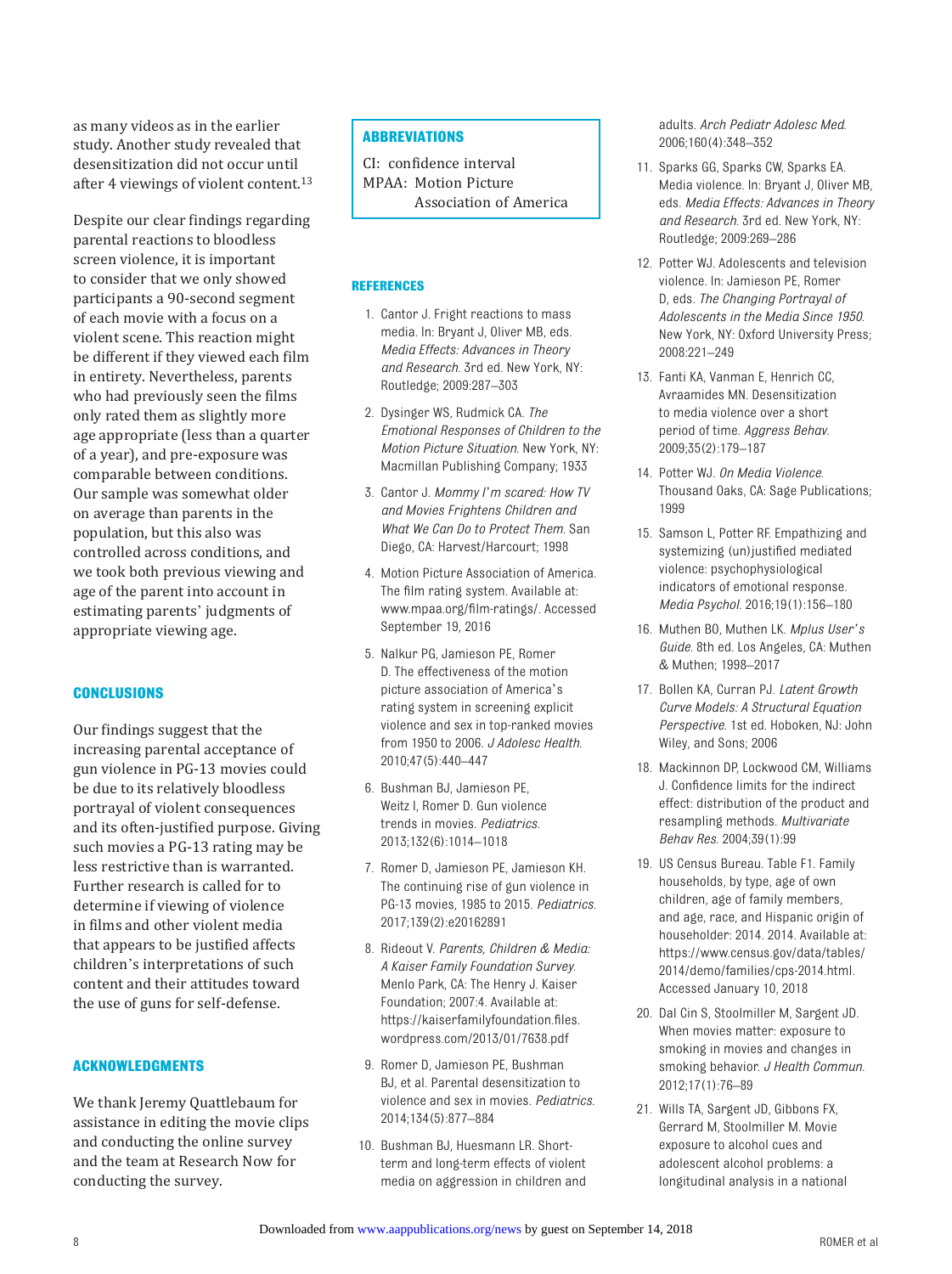sample. *Psychol Addict Behav*. 2009;23(1):23–35

<span id="page-8-0"></span>22. Dillon KP, Bushman BJ. Effects of exposure to gun violence in movies on children's interest in real guns. *JAMA Pediatr*. 2017;171(11):1057–1062

<span id="page-8-1"></span>23. Humphreys DK, Gasparrini A, Wiebe DJ. Evaluating the impact of Florida's "stand your ground" self-defense law on homicide and suicide by firearm: an interrupted time series study. *JAMA Intern Med*. 2017;177(1):44–50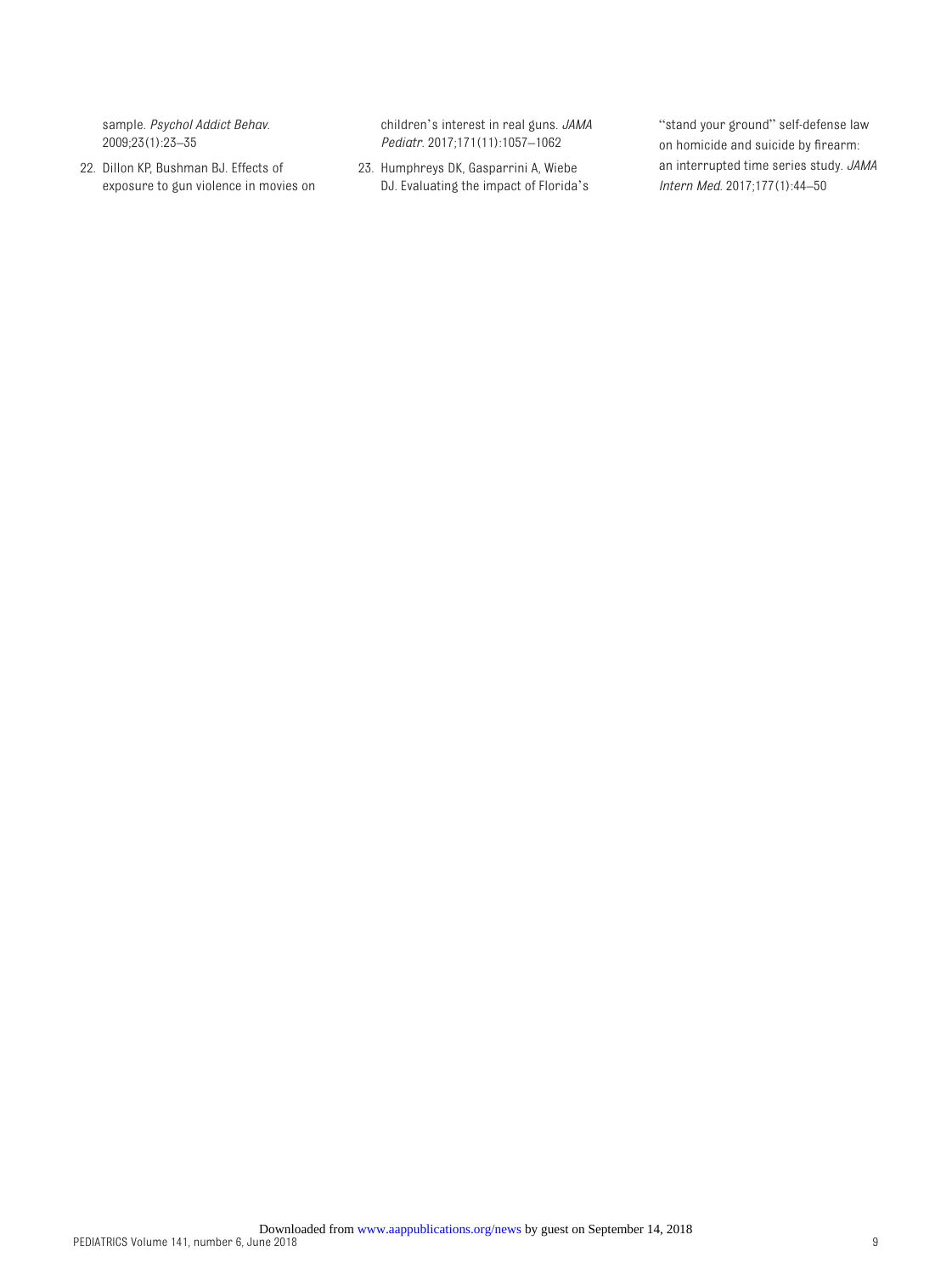### **Parental Desensitization to Gun Violence in PG-13 Movies**

*Pediatrics* originally published online May 14, 2018; Adebimpe Daniel Romer, Patrick E. Jamieson, Kathleen Hall Jamieson, Robert Lull and Azeez

| Updated Information $\&$<br><b>Services</b> | including high resolution figures, can be found at:<br>http://pediatrics.aappublications.org/content/early/2018/05/10/peds.2<br>017-3491                                                                                                                                                                                                                                                                                                                                                  |
|---------------------------------------------|-------------------------------------------------------------------------------------------------------------------------------------------------------------------------------------------------------------------------------------------------------------------------------------------------------------------------------------------------------------------------------------------------------------------------------------------------------------------------------------------|
| <b>References</b>                           | This article cites 12 articles, 3 of which you can access for free at:<br>http://pediatrics.aappublications.org/content/early/2018/05/10/peds.2<br>017-3491#BIBL                                                                                                                                                                                                                                                                                                                          |
| <b>Subspecialty Collections</b>             | This article, along with others on similar topics, appears in the<br>following collection(s):<br><b>Injury, Violence &amp; Poison Prevention</b><br>http://www.aappublications.org/cgi/collection/injury_violence_-_poi<br>son_prevention_sub<br><b>Firearms</b><br>http://www.aappublications.org/cgi/collection/firearms_sub<br>Media<br>http://www.aappublications.org/cgi/collection/media sub<br><b>Screen Time</b><br>http://www.aappublications.org/cgi/collection/screen time sub |
| Permissions & Licensing                     | Information about reproducing this article in parts (figures, tables) or<br>in its entirety can be found online at:<br>http://www.aappublications.org/site/misc/Permissions.xhtml                                                                                                                                                                                                                                                                                                         |
| <b>Reprints</b>                             | Information about ordering reprints can be found online:<br>http://www.aappublications.org/site/misc/reprints.xhtml                                                                                                                                                                                                                                                                                                                                                                       |